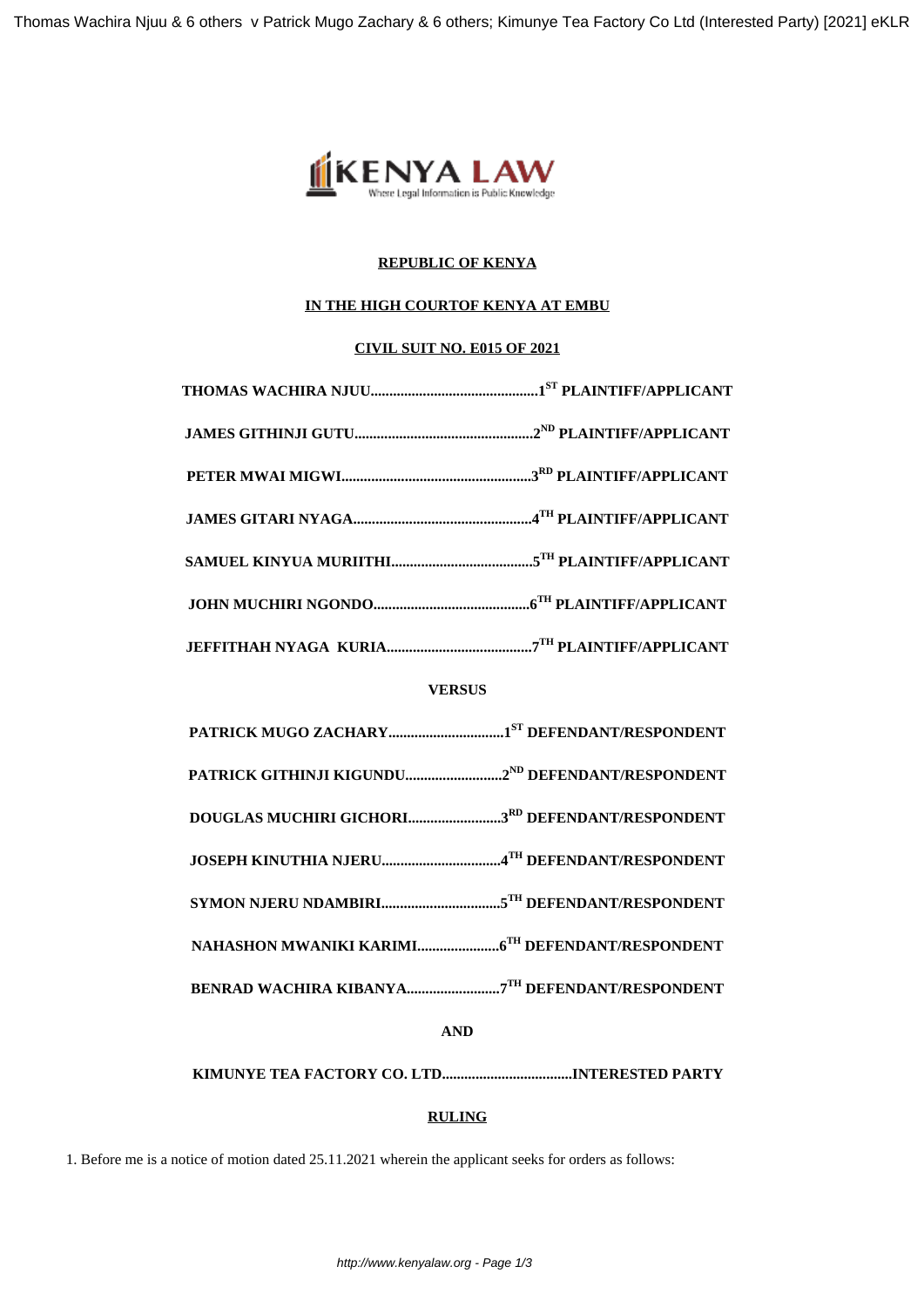### *i. Spent*

*ii. That pending the hearing and determination of this application, a temporary order of injunction be issued as against the defendants, their agents, representatives and or other persons acting under their instructions and or their behalf barring them from organizing, attending and passing resolutions of the alleged annual general meeting scheduled on 03.12.2021 purporting it to be that of the interested party including barring them from misrepresenting themselves as directors of the interested party.*

*iii. That pending hearing and determination of this suit, a temporary order of injunction be issued as against the defendants, their agents, representatives and or other person acting under their instructions and or their behalf barring them from organizing, attending and passing resolutions of the alleged annual general meeting scheduled on 03.12.2021 purporting it to be that of the interested party including barring them from misrepresenting themselves as directors of the interested party.*

*iv. That there be an order of injunction barring the implementation or further implementation of any resolution passed at any purported general meeting as called for and attended by the defendants more so that scheduled on the 3rd December,2021.*

*v. That leave be granted for this suit to proceed as a derivative suit.*

### *vi. That cost of this application and the entire suit be borne by the defendant/respondent.*

2. The application is premised on the grounds on its face and further supported by the affidavit of Thomas Wachira Njuu sworn on 25.11.2021 in which he reiterates the grounds as set out on the face of the notice of motion. The defendants have opposed the application vide a reply affidavit sworn on 01.12.2021 by the applicant Patrick Maina Ngunjiri.

3. I have considered the brief submissions made by the counsel for the parties herein.

4. When the application came up before the court on 01.12.2021, counsel for the applicant had just been served with a replying affidavit and he sought leave to file a supplementary affidavit. Further, he prayed for an order of status quo which was strongly opposed by counsel for the defendants. Both parties made brief submissions on that aspect and the ruling herein relates to the oral application on the status quo and not to the main application and for that reason, the court will not delve into the substance of the application but only to the extent that it touches on the subject at hand and the brief submissions that both counsel made in that regard.

5. In his submissions, counsel for the plaintiffs/applicants contended that the plaintiffs are the bonafide directors of the interested party having been validly appointed as such, to serve for a period of three (3) years. Further that, the defendants have proceeded to issue a secret notice calling for an Annual General Meeting of the interested party which notice is different from the public notice as published through the dailies on the 18.10.2021, which has different agenda item from an earlier published notice, thus denying the shareholders of the interested party an opportunity to understand what agenda items are to be discussed at the secretive annual General Meeting including the agenda referred to as "to consider any other business of which due notice has been given''.

6. Counsel averred that by calling the Annual General Meeting, the defendants are in breach of an express court order dated 27.10.2020.He argued that to allow the defendants to call for the said meeting would prejudice the plaintiffs because the defendants would be rendered directors without the procedure under the Company's act being followed. Further that, if the meeting is allowed to continue, it would cause anarchy to the tea factory while to the contrary, if the same is temporarily stopped by a way of a temporary injunction, the defendants will suffer no prejudice.

7. On his part, counsel for the defendant contended that the defendants are the bonafide directors of the interested part and annexed form CR12 to the replying affidavit asserting that the defendants have every right to call for the meeting. He averred that if the meeting is injuncted, it will defeat the whole purpose of the company law as there has been no evidence from the plaintiffs to prove that they are bonafide directors. That, it has not been demonstrated that the defendants are not bonafide directors and the plaintiffs' needs to show some locus to entitle them to the orders sought in the interim.

8. Going by the brief submissions that were made before me, the bone of contention is on whom between the plaintiffs and the defendants are the bonafide directors of the interested party and whether the notice for the Annual General Meeting scheduled to take place on 03.12.2021 was properly issued by the defendants.